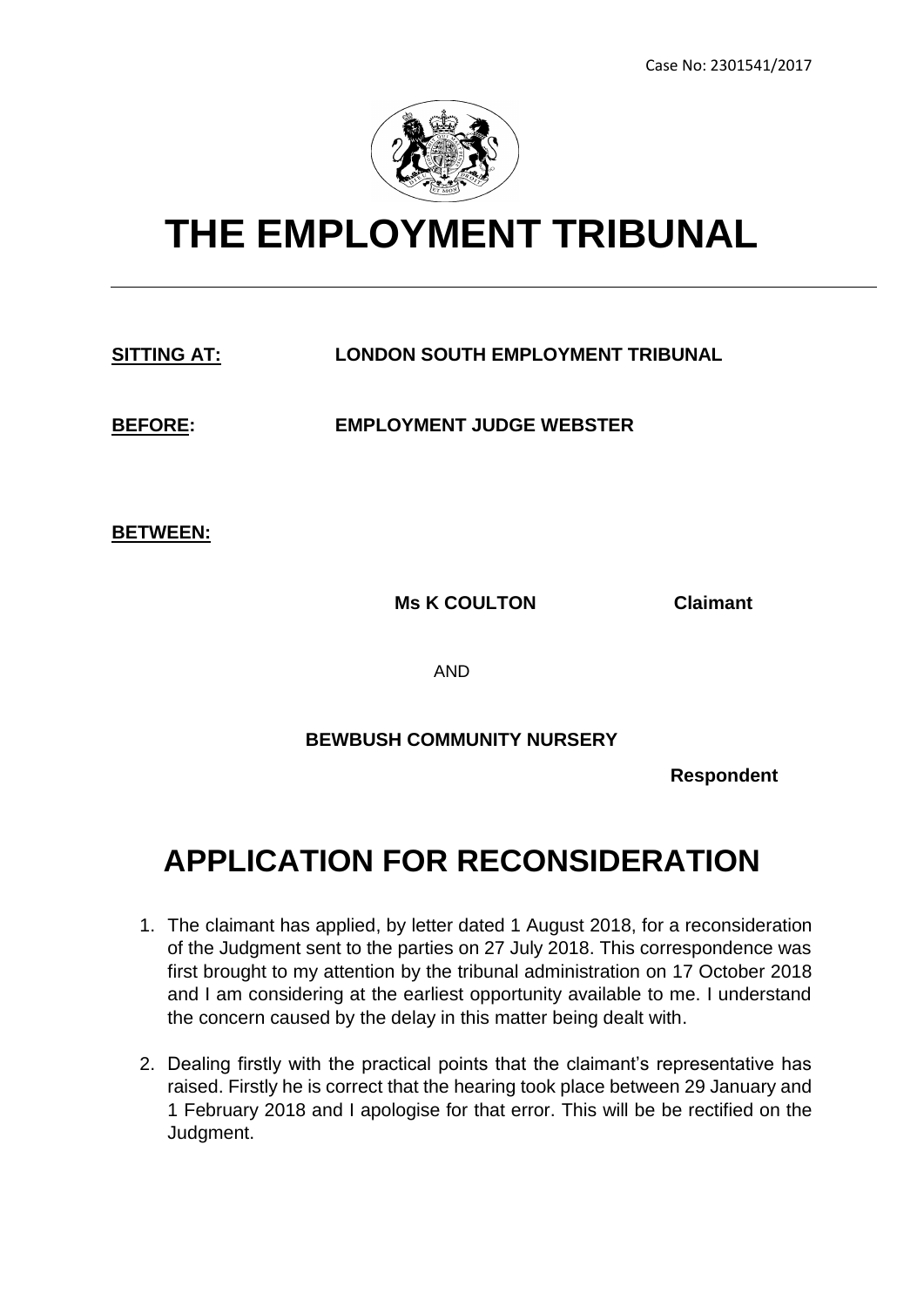- 3. Secondly Dr Coulton raises the fact that the final judgment was not reached by the tribunal until 18 June 2018 some 4.5 months after the initial hearing and this unfairly prejudiced the claimant. A day in chambers was required to give the tribunal the opportunity to properly consider the evidence and reach its conclusion. That additional day was originally listed in early March 2018 but unfortunately one member was unable to reach the hearing due to the weather. Then, due to the members' availability, the Tribunal administration was not able to list this matter for our consideration until 18 June 2018. Whilst I recognise that this is not ideal, the Tribunal is confident that it had good notes of the evidence and submissions made from which to make its decision.
- 4. Turning to the substance of the claimant's application for a reconsideration. I must consider, under Rule 72(1) The Employment Tribunal (Constitution and Rules of Procedure) Regulations 2013 (The Regulations), whether there is a reasonable prospect of the original decision being varied or revoked.
- 5. A reconsideration can be made where it is necessary in the interests of justice to do so (Rule 70 The Regulations).
- 6. The claimant's application numbers 35 pages and contends that the original judgment shows that the tribunal's conclusions were, in summary, perverse, that errors of law were made, that the relevant case law was not considered and that there are many factual conclusions which the claimant disagrees with and states are not supported by the evidence. Further the claimant makes the assertion that the tribunal displayed personal animosity to Dr Coulton and was not welcoming to the claimant and did not make adjustments to the hearing to enable her to be at ease during the proceedings.
- 7. There was no animosity towards the claimant's representative, Dr Coulton, from the tribunal or from me in particular. Dr Coulton ably represented his daughter and was at all times helpful and courteous to the Tribunal. However we found that there was clear animosity towards him from the respondent and we explained our reasons for reaching that conclusion based on the evidence we heard.
- 8. We also found that the claimant was a helpful and truthful witness and upheld several of her claims;
	- (i) The tribunal found that the claimant was disabled for the purposes of the Equality Act with respect to her OCD and anxiety.
	- (ii) We found that the respondent ought reasonably to have known that the claimant was disabled due to her OCD and anxiety.
	- (iii) We accepted that the claimant suffered from mild to moderate learning difficulties and that this was a lifelong condition. However we found that the tribunal had not been provided with sufficient evidence to reach the conclusion that she was disabled at the relevant time because the claimant had not addressed the impact on her day to day activities as an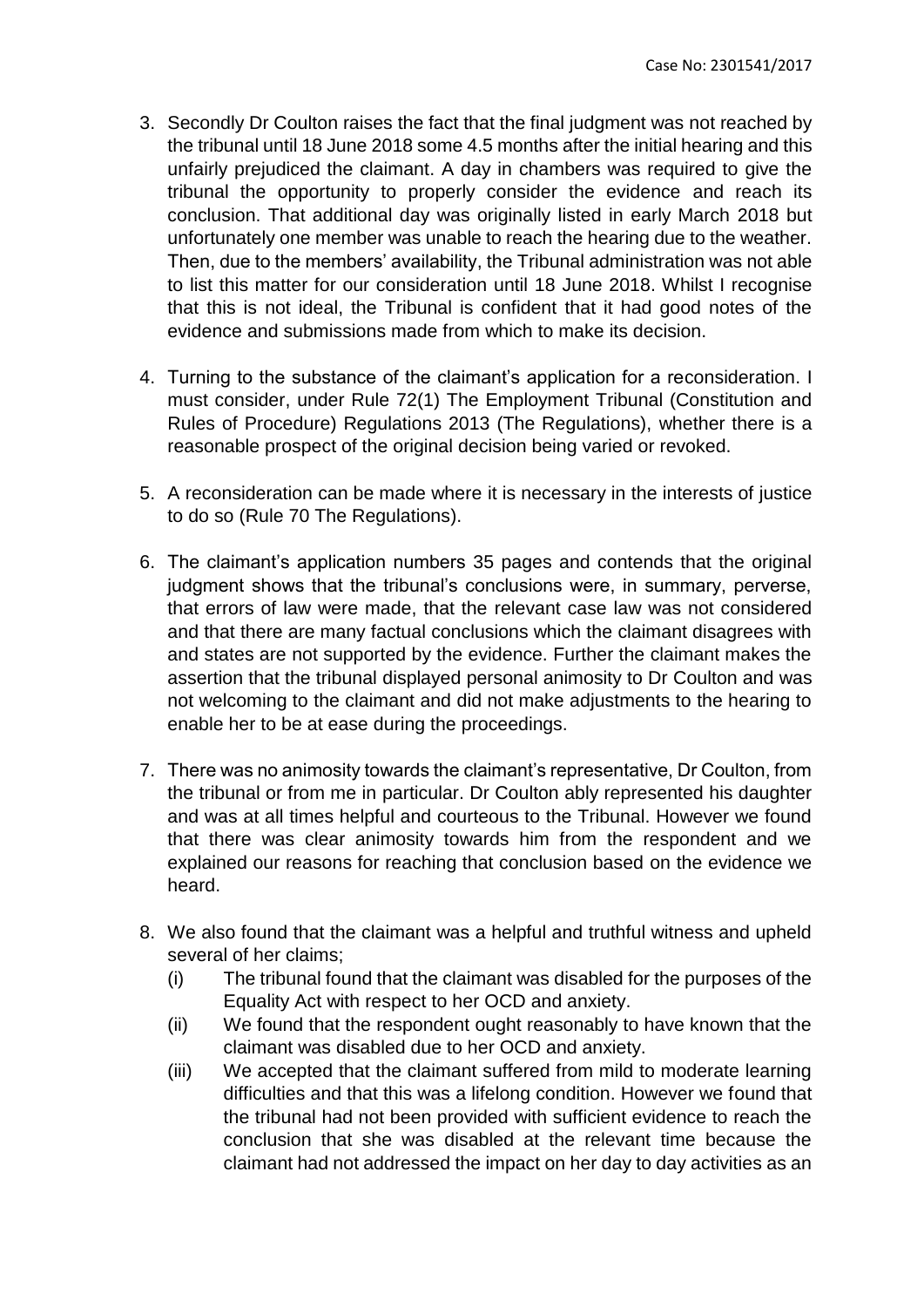adult as all the evidence we were provided with related to her abilities or inabilities as a school age student.

- (iv) We found that the respondent had failed to make reasonable adjustments.
- (v) We found that the respondent had subjected the claimant to harassment related to her disability.
- 9. At the beginning of the hearing I told all the witnesses that giving evidence can be difficult and that it was not meant to be an endurance test. It was made clear that any party could request a break at any time. Dr Coulton requested that the claimant's mother could sit next to her whilst she gave evidence and this was allowed. The claimant requested a comfort break at one point and this was agreed to. Both the claimant and her representative were aware that they could ask for breaks as and when they needed them. The claimant's evidence crossed the lunch break so the claimant had at least 2 breaks during her evidence. Had she or Dr Coulton asked for more they would have been granted. Had any other adjustments been requested they would have been considered.
- 10.Dr Coulton has stated that he feels it would have been appropriate for the Tribunal to have met with the claimant beforehand to set her mind at ease. Firstly this was not requested by Dr Coulton or the claimant at any time and was not raised as an issue at the preliminary hearing with Mr Cheetham or at the outset of the substantive hearing. Further it is not possible for the tribunal to meet one of the parties in isolation due to potential allegations of bias. Dr Coulton may have noted that at no point was the tribunal in the room with any individual from either party during the hearing for this reason.
- 11.It is not clear what other adjustments Dr Coulton felt would have been appropriate to put the claimant at ease however as stated above any such request would have been considered carefully by the tribunal at any time during the proceedings.
- 12.I have carefully read the application for reconsideration. I consider that the basis for the majority of the claimant's application is that the claimant and her representative disagree with the factual conclusions of the tribunal. The claimant appears to want to reopen matters that were considered and decided because our conclusions are, in their view, either factually wrong or based on an incorrect understanding of the facts. Those factual conclusions were based on the evidence that was presented to the tribunal at the time. The claimant has not, as far as I can determine, raised any new evidence in the review that would change those conclusions. The evidence referred to in the application was considered during the decision making process.
- 13.I note the claimant's representations that there were errors of law particularly regarding the application of the Equality Act 2010 to our assessment of whether the claimant was disabled due to her learning difficulties. It should be noted